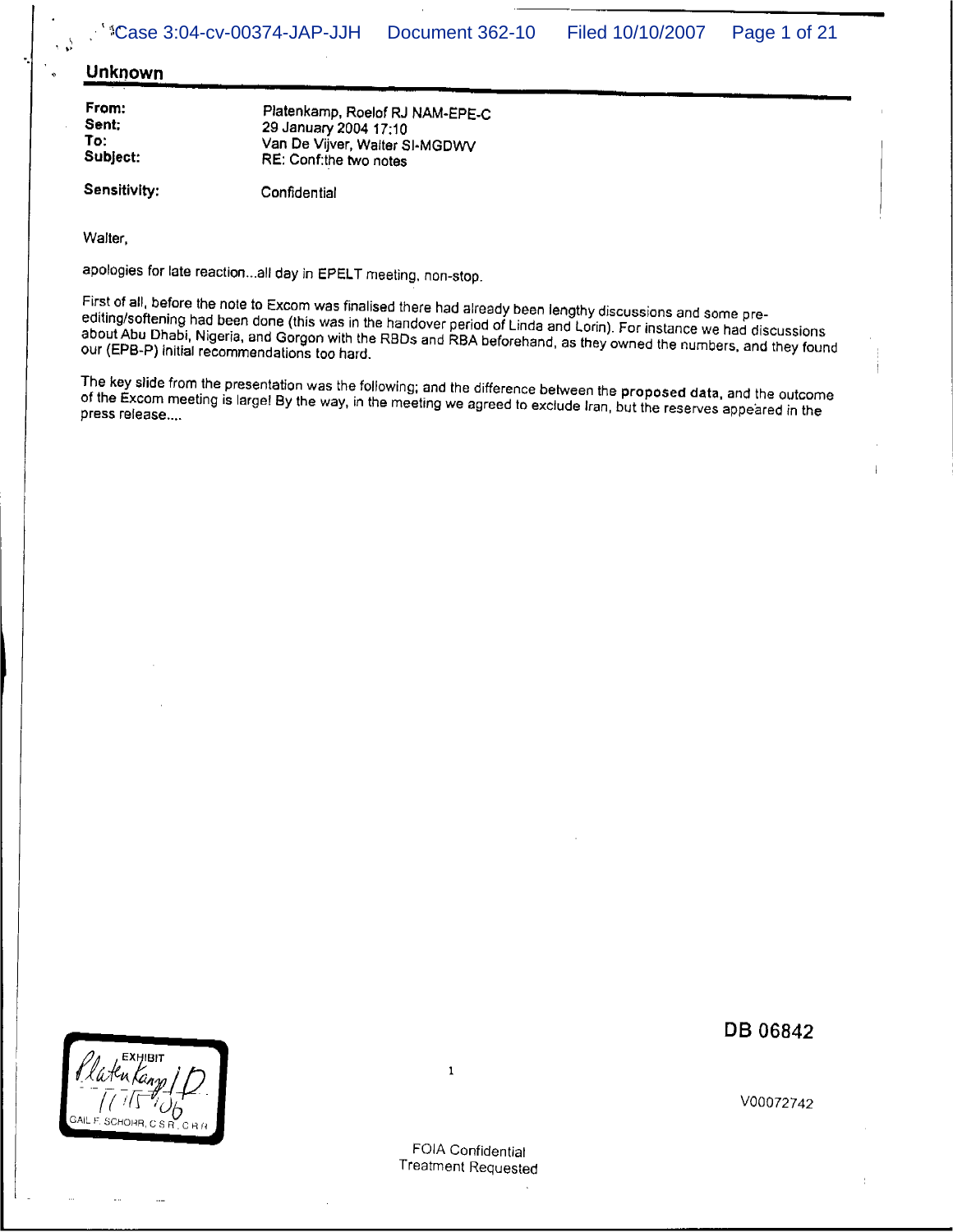## 1999 Proved Reserves Replacement Ra

|                | Initial | Proposed | Excl. | Incl.       | $\mathbf{r}$                    |
|----------------|---------|----------|-------|-------------|---------------------------------|
|                | Data    | Data     | A&D   | <b>AOSP</b> | AO.                             |
|                |         |          |       |             | $\mathbf{\mathbf{\mathbf{I}}}%$ |
| Oil/NGL        | 71%     | 46%      | 84%   | 118%        | 13                              |
| <b>GAS</b>     | 31%     | 23%      | 68%   | 23%         | $2^{\prime}$                    |
| Total<br>[boe] | 56%     | 37%      | 78%   | 82%         | 9 <sub>1</sub>                  |

For completness sake I have added the presentation prepared for the Excom, not all slides were shown; The Nigeria and Abu Dhabi slides I think are quite telling.

ExCom31Jan\_Reser ves.ZIP

I hope this helps a bit...maybe we should have a face to face meeting to discuss these items..

Kind regards. Roelof

Post scriptum:

To address the specific points in your e-mail:

The outcome of the reserves session was that the reserves additions were supported:

DB 06843

 $\overline{2}$ 

V00072743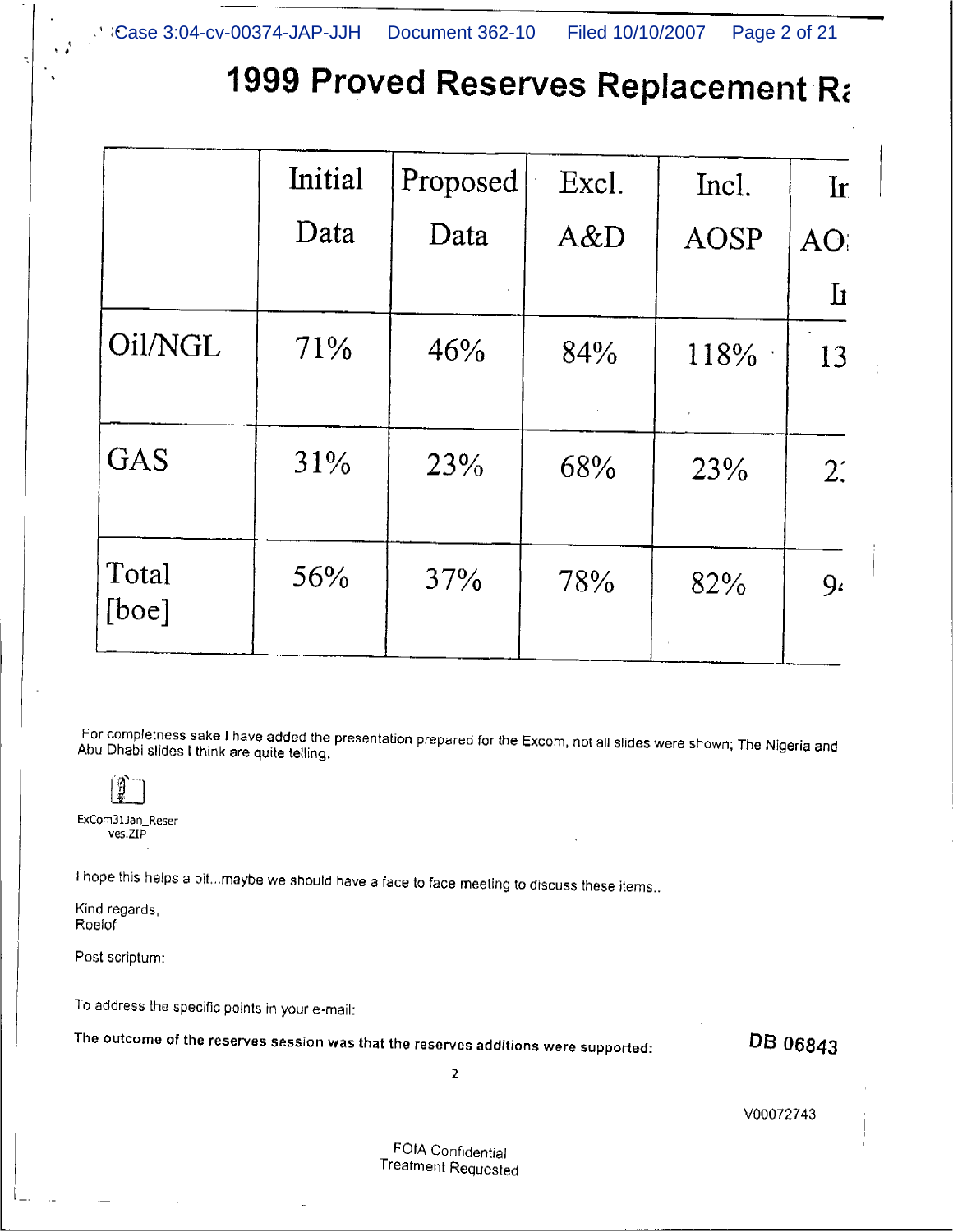Ehra - based on the results of the initial exploration well and a subsequent appraisal well if I recall correctly. Based on the Group Guidelines at the time booking of these reserves was supported. A notional development plan was there based on the technical work done in Houston. (NB Bonga Reserves were also booked well in advance of FID).

The comment on UFC was not the reason to book, just demonstration of the impact.

EA/EAJ volmes for Nigeria Shallow Offshore were booked.

SPDS - during 1999 based on the Nigeria Slide (see VGs) there was a very long discussion on proved reserves for SPDS. In the end a reserves moratorium was the only thing that could be achieved - i.e not booking the add proved SPDC were proposing at the time and not excepting future additions. Other option, debooking or partial debooking offsetting increased volumes in Ehra and EA/EAJ were considered. Discussed with RBA etc.

The Abu Dhabi proposed debooking was NOT supported - the proposed two year delay proposal for growth was best achievable at the time - alternative was to use flat production profile upto licence expiry. Disc with RBA

The deduction of USA own use was not supported by ExCom - with the new GPafS definition in 2000 these volumes were deducted the year thereafter.

Gorgon volumes were not added

Canada Royalties were added

## -----Original Message----

| From:        | Van De Vijver, Walter SI-MGDWV      |
|--------------|-------------------------------------|
| Sent:        | Wednesday, January 28, 2004 6:42 PM |
| To:          | Platenkamp, Roelof RJ NAM-EPE-C     |
| Subject:     | RE: Conf:the two notes              |
| Sensitivity: | Confidential                        |

## Roelof,

Scanning through the first note,I can not actually see any clear recommendations for de-booking and see very few listed in the final table (whilst also not being sure whether those negative revisions where actually done) I find the story on booking Ehra to manage unit F&D cost very scary, Can you clarify?

**Thanks** 

----- Original Message--From: Platenkamp, Roelof RJ NAM-EPE-C Sent: 28 January 2004 17:09 To: Van De Vijver, Walter SI-MGDWV Subject: Conf:the two notes Sensitivity: Confidential

Walter,

attached are the reserves note I presented to Excom in January 2000, with serious recommendations, and the presentation to Excom in June 2000, which demonstrated some serious flaws in the planning process, leading to optimistic production profiles and reserves.

Kind regards, Roelof

<< File: ExCom\_reserves\_update.doc >>

<< File: Capital Allocation First Look 2000.PPT >>

The Capital Allocation file is very large, key slides are 3,4,5,7,9,10,11,14,15....

DB 06844

 $\overline{3}$ 

V00072744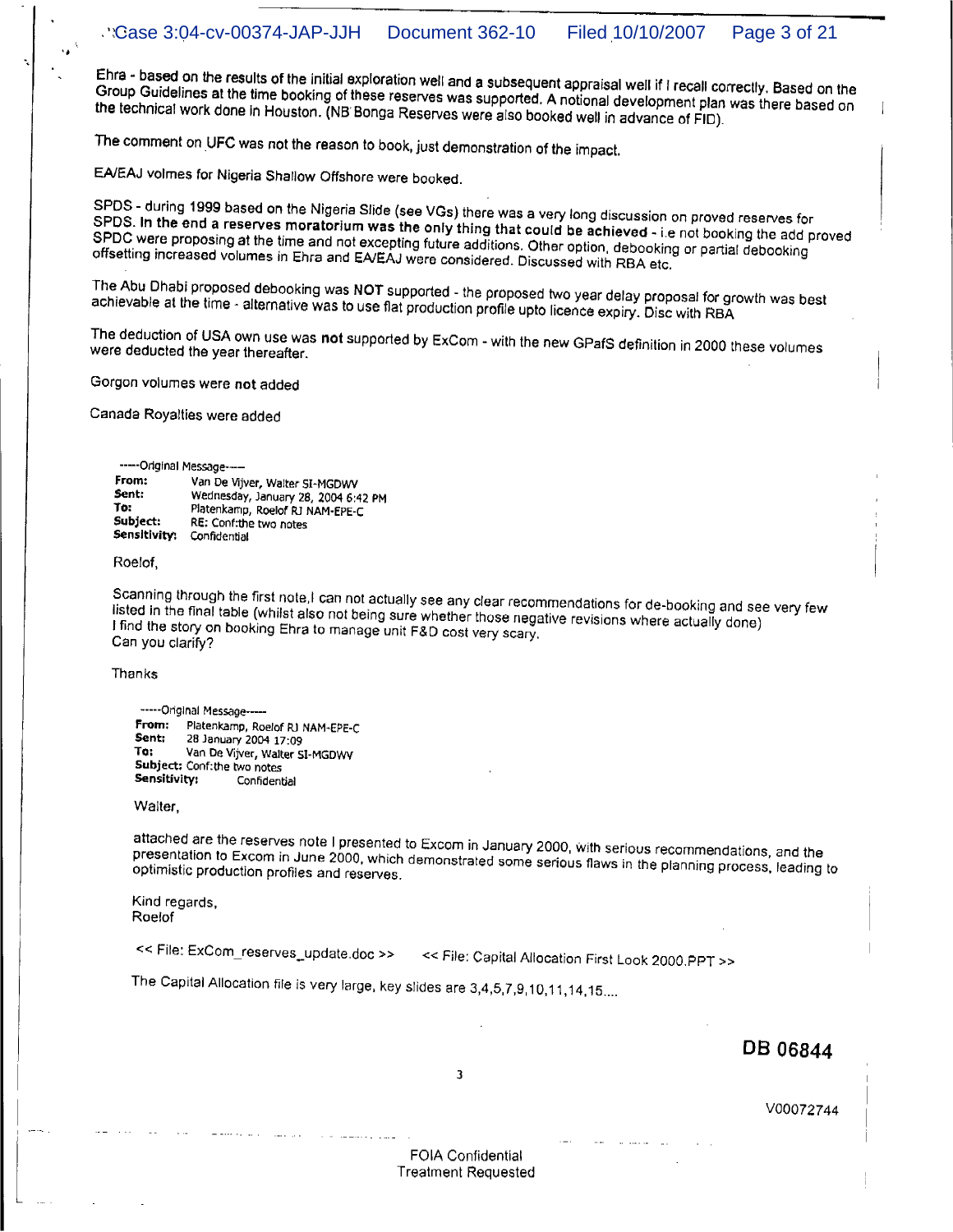| GL and Gas Replacement Ratio 37%<br>99 Proved Oil/N                       |
|---------------------------------------------------------------------------|
| ow after three years high                                                 |
| Challenge to communicate externally                                       |
| upside AOSP and Iran & excluding divestments                              |
| Unblocking Nigeria is Key                                                 |
| Production Performance and Proved Reserves additions<br>$\overline{1}$    |
| 2000 Scorecard                                                            |
| oved reserves target equates to a 20% loss (LE 62%)<br>SPDC Impact on pro |
| oved Reserves<br>BP'99 2000-2004 Pr                                       |
| 25% additions promised by SPDC are unlikely to materialise                |
| orting of Innovative Contracts<br>Need to resolve rep                     |
| Booking Pseudo Reserves "Buy-backs"                                       |
|                                                                           |

 $\mathcal{C}$ 

 $\hat{\lambda}$  $\mathcal{L}_{\mathcal{A}}$ 

 $\bar{\phantom{a}}$ 

 $\omega_{\rm{max}}$ 

 $\rightarrow \rho$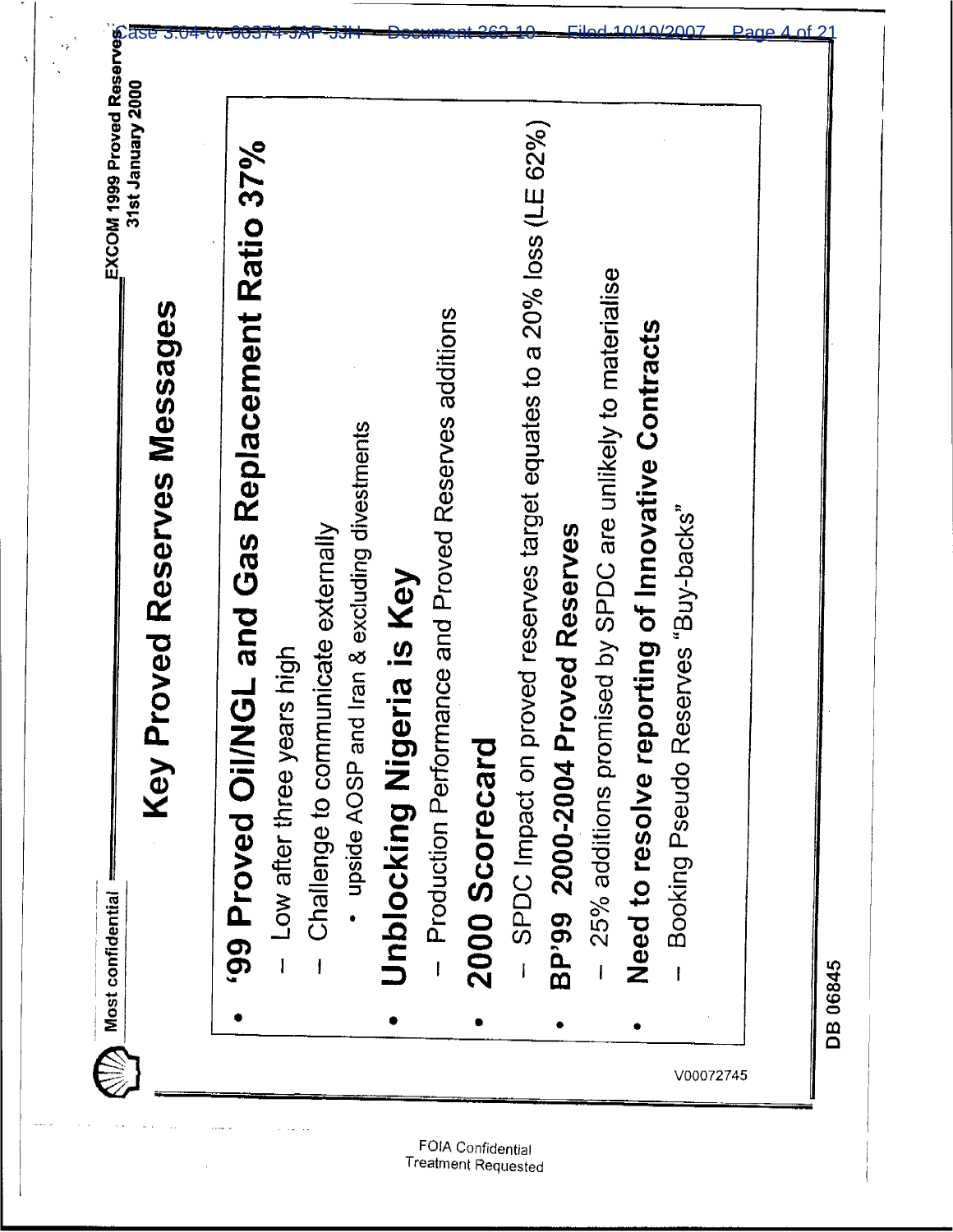EXCOM 1999 Proved Reserves

2000 EP Scorecard

Most confidential

 $\textcircled{S}$ 

 $\ddotsc$ 

| 6830<br>2310<br>$\frac{3}{2}$<br>80%<br>$\Xi$<br>001<br>$\frac{1}{2}$<br>Weight %<br>Weight %<br>100%<br>20%<br>10%<br>10%<br>10%<br>10%<br>20%<br>20%<br>Outstanding<br>23.4%<br>\$18/5<br>Outstanding<br>6450<br>2376<br>923<br>្ត<br>110%<br>$\overline{2}$ .0<br>$\frac{1}{2}$<br><u>្ដី</u><br>Mid-Point<br>Mid-Point<br>15.6%<br>\$14/b<br>6830<br>2310<br>п<br>33<br>80%<br>$\frac{1}{2}$<br>ă<br>$\frac{1}{2}$<br>S,<br>Below<br>Below<br>\$10/b<br>7.7%<br>7170<br>2246<br>50%<br>86.1<br>$\frac{0}{2}$<br>$\ddot{\circ}$<br>3∮<br>3∤<br>V<br>15.6%<br>Plan<br>6830<br>Ptan<br>2325<br>89.B<br>Reserves Replacement 80%<br>Performance vs. Competitors<br>& Depreciation (\$ min)<br>Indicative oil price for ROACE<br>Production Oil / NGL (kb/d)<br>Gas Sales (mrd Nm <sup>3</sup> y)<br>ng divestments)<br><b>Business Performance</b><br>Additional Measures<br>Total Performance<br>HSE, HR and SFR<br>Core Measures<br>Business Result<br>(Self appraisal)<br>(Self-appraisal)<br>ROACE <sub>(%)</sub><br><b>Milestones</b><br>Opex &<br>Proved<br>(Excludi | Normalized Weighted | Score<br>$\frac{8}{100}$<br>Score<br>ថ្មី | e.<br>$\frac{1}{4}$ | Normalized Weighted | Score<br>Score | 320<br>$\overline{5}$ | $\frac{0}{10}$<br>1.00 | $\frac{1}{2}$<br>$\frac{8}{1}$ | $\frac{9}{9}$<br>$\frac{8}{100}$ | $\frac{8}{5}$<br>$\frac{5}{2}$ | 0.20<br>1.00 | 820<br>$\frac{8}{1}$ | 1.00<br>Ħ<br>m |
|----------------------------------------------------------------------------------------------------------------------------------------------------------------------------------------------------------------------------------------------------------------------------------------------------------------------------------------------------------------------------------------------------------------------------------------------------------------------------------------------------------------------------------------------------------------------------------------------------------------------------------------------------------------------------------------------------------------------------------------------------------------------------------------------------------------------------------------------------------------------------------------------------------------------------------------------------------------------------------------------------------------------------------------------------------------------------|---------------------|-------------------------------------------|---------------------|---------------------|----------------|-----------------------|------------------------|--------------------------------|----------------------------------|--------------------------------|--------------|----------------------|----------------|
|                                                                                                                                                                                                                                                                                                                                                                                                                                                                                                                                                                                                                                                                                                                                                                                                                                                                                                                                                                                                                                                                            | Actual              | (or LE)<br>15.6%                          |                     | Actual              | $(\sigma L E)$ |                       |                        |                                |                                  |                                |              |                      |                |
|                                                                                                                                                                                                                                                                                                                                                                                                                                                                                                                                                                                                                                                                                                                                                                                                                                                                                                                                                                                                                                                                            |                     |                                           |                     |                     |                |                       |                        |                                |                                  |                                |              |                      |                |
|                                                                                                                                                                                                                                                                                                                                                                                                                                                                                                                                                                                                                                                                                                                                                                                                                                                                                                                                                                                                                                                                            |                     |                                           |                     |                     |                |                       |                        |                                |                                  |                                |              |                      |                |
|                                                                                                                                                                                                                                                                                                                                                                                                                                                                                                                                                                                                                                                                                                                                                                                                                                                                                                                                                                                                                                                                            |                     |                                           |                     |                     |                |                       |                        |                                |                                  |                                |              |                      |                |
|                                                                                                                                                                                                                                                                                                                                                                                                                                                                                                                                                                                                                                                                                                                                                                                                                                                                                                                                                                                                                                                                            |                     |                                           |                     |                     |                |                       |                        |                                |                                  |                                |              |                      |                |
|                                                                                                                                                                                                                                                                                                                                                                                                                                                                                                                                                                                                                                                                                                                                                                                                                                                                                                                                                                                                                                                                            |                     |                                           |                     |                     |                |                       |                        |                                |                                  |                                |              |                      |                |
|                                                                                                                                                                                                                                                                                                                                                                                                                                                                                                                                                                                                                                                                                                                                                                                                                                                                                                                                                                                                                                                                            |                     |                                           |                     |                     |                |                       |                        |                                |                                  |                                |              |                      |                |

362

 $1<sub>0</sub>$ 

Filed 10/10/2007

Page 5 of 21

**DB 06846**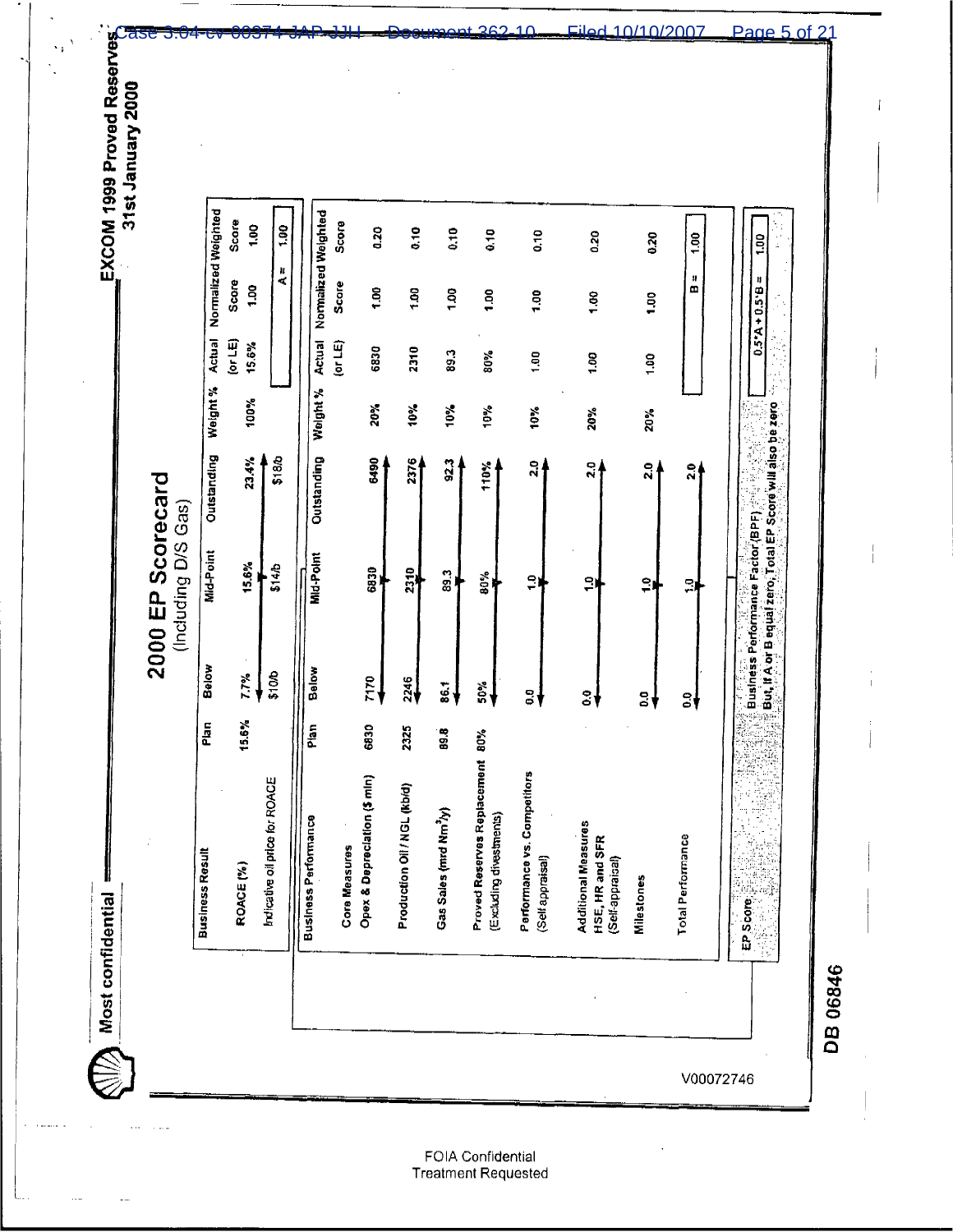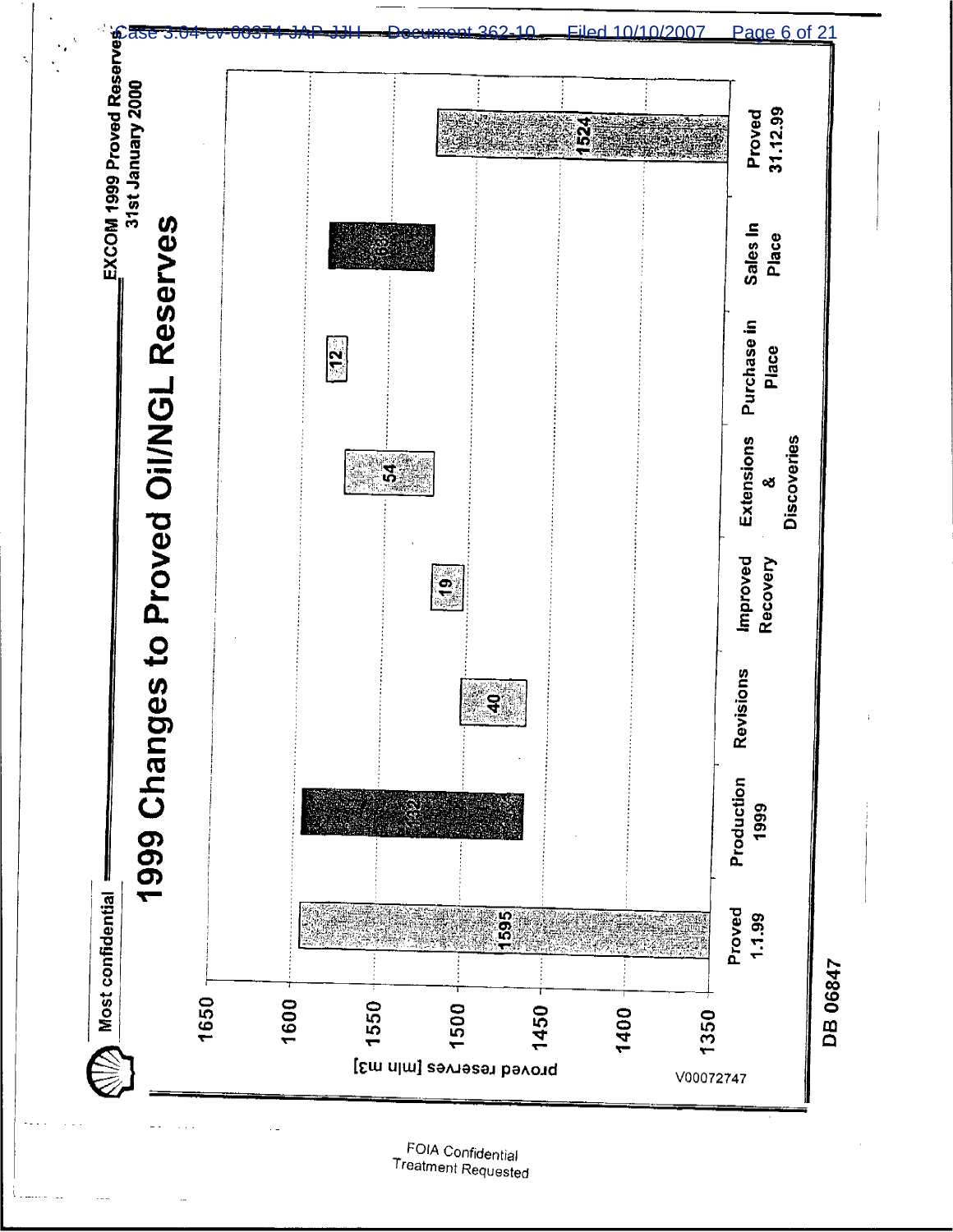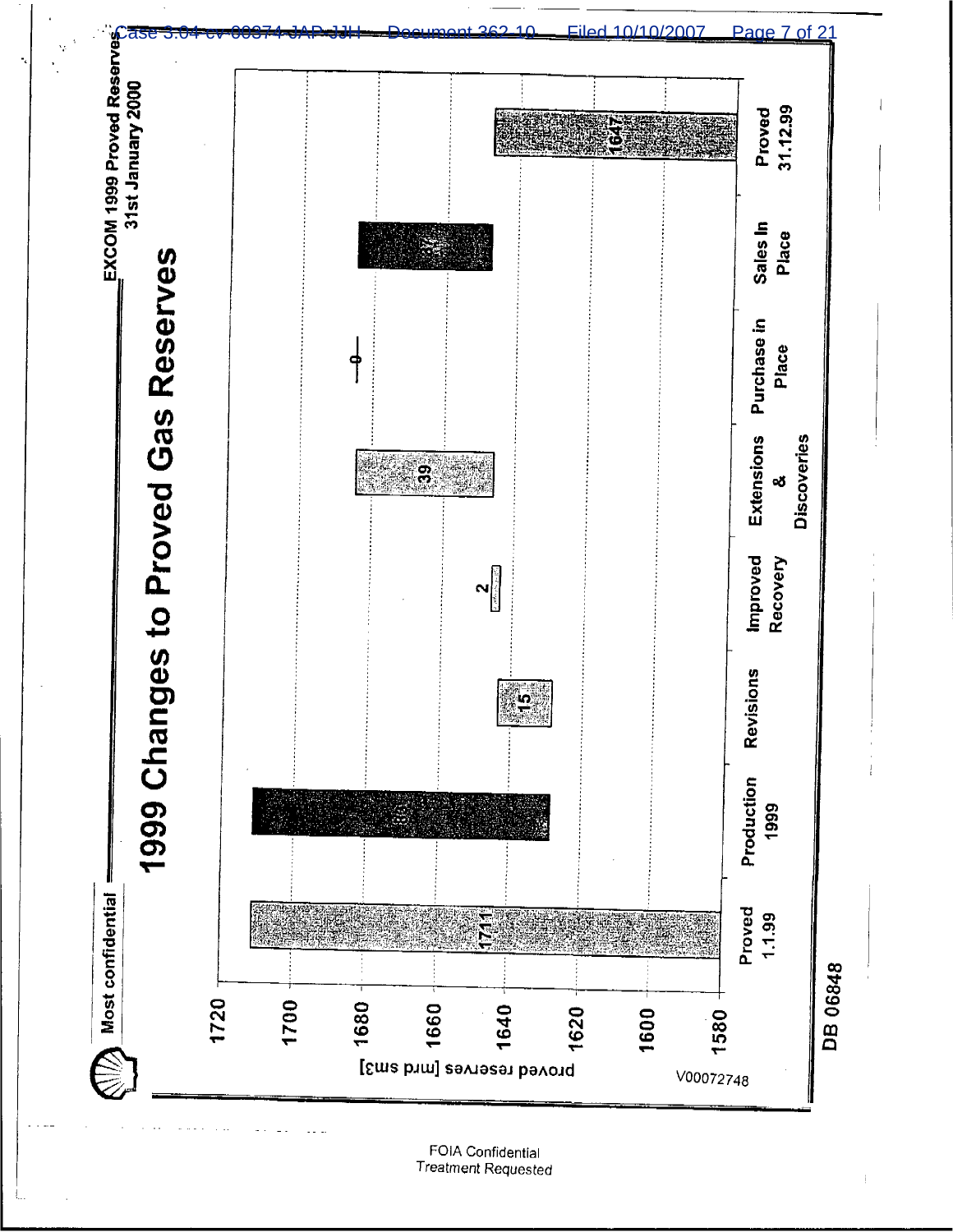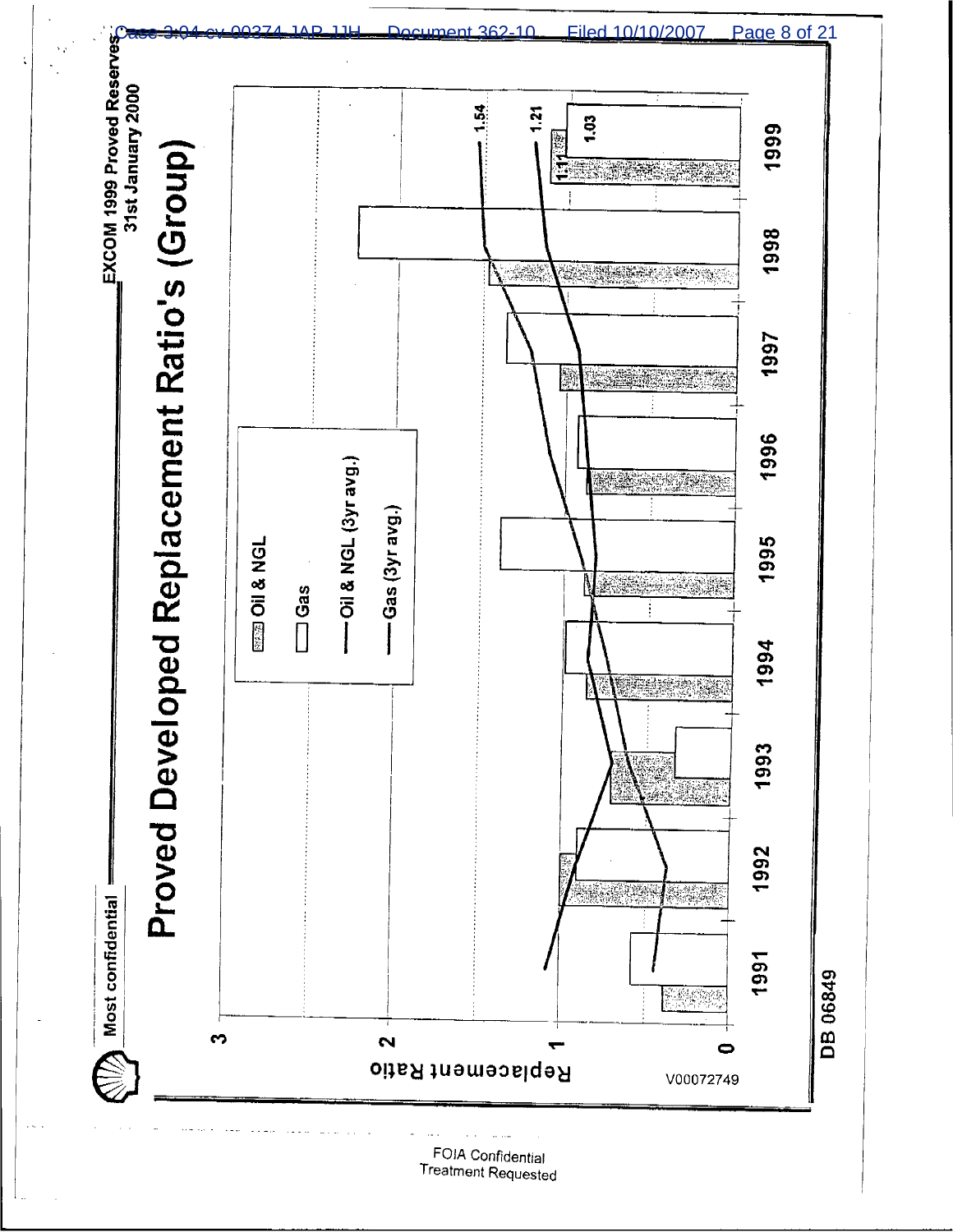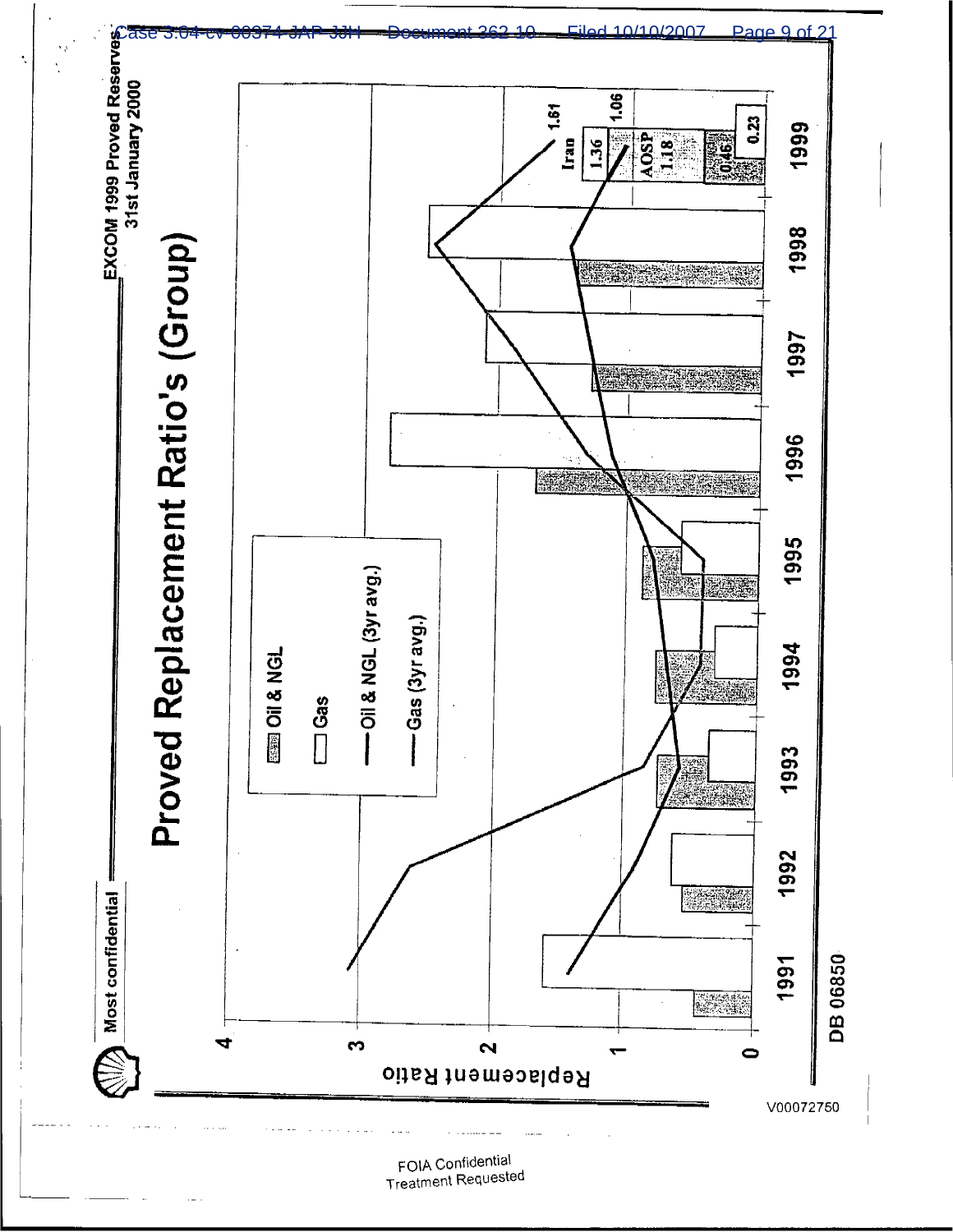EXCOM 1999 Proved Reserves<br>
3:04.0000<br>
CASE 3:04-COCP<br>
COCP<br>
COCP<br>
COCP<br>
COCP<br>
COCP<br>
COCP<br>
COCP<br>
COCP<br>
COCP<br>
COCP<br>
COCP<br>
COCP<br>
COCP<br>
COCP<br>
COCP<br>
COCP<br>
COCP<br>
COCP<br>
COCP<br>
COCP<br>
COCP<br>
COCP<br>
COCP<br>
COCP<br>
COCP<br>
COCP<br>
COCP<br>
COCP Ex A&D  $+AOSP$  $+$ Iran 175% 135% 68% AOSP & 1999 Proved Reserves Replacement Ratio 136% Incl. Iran 23% 94% AOSP 118% Incl. 23% 82% Excl. A&D 84% 68% 78% Proposed Data 46% 23% 37% Initial Data 71% 31% 56%  $\bigotimes_{i=1}^{\infty} \mathbb{M}$ ost confidential **Oil/NGL** GAS Total<br>[boe] DB 06851 V00072751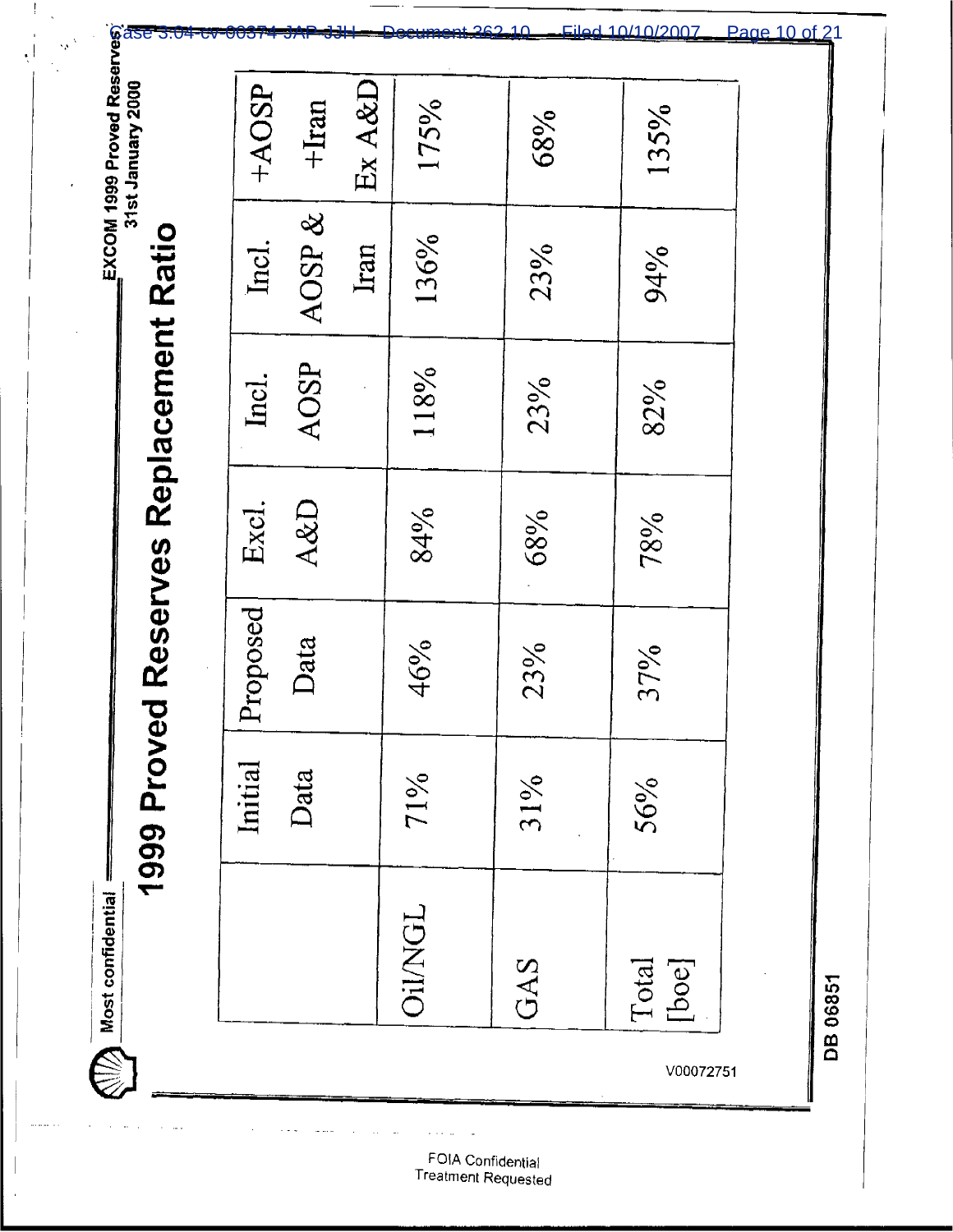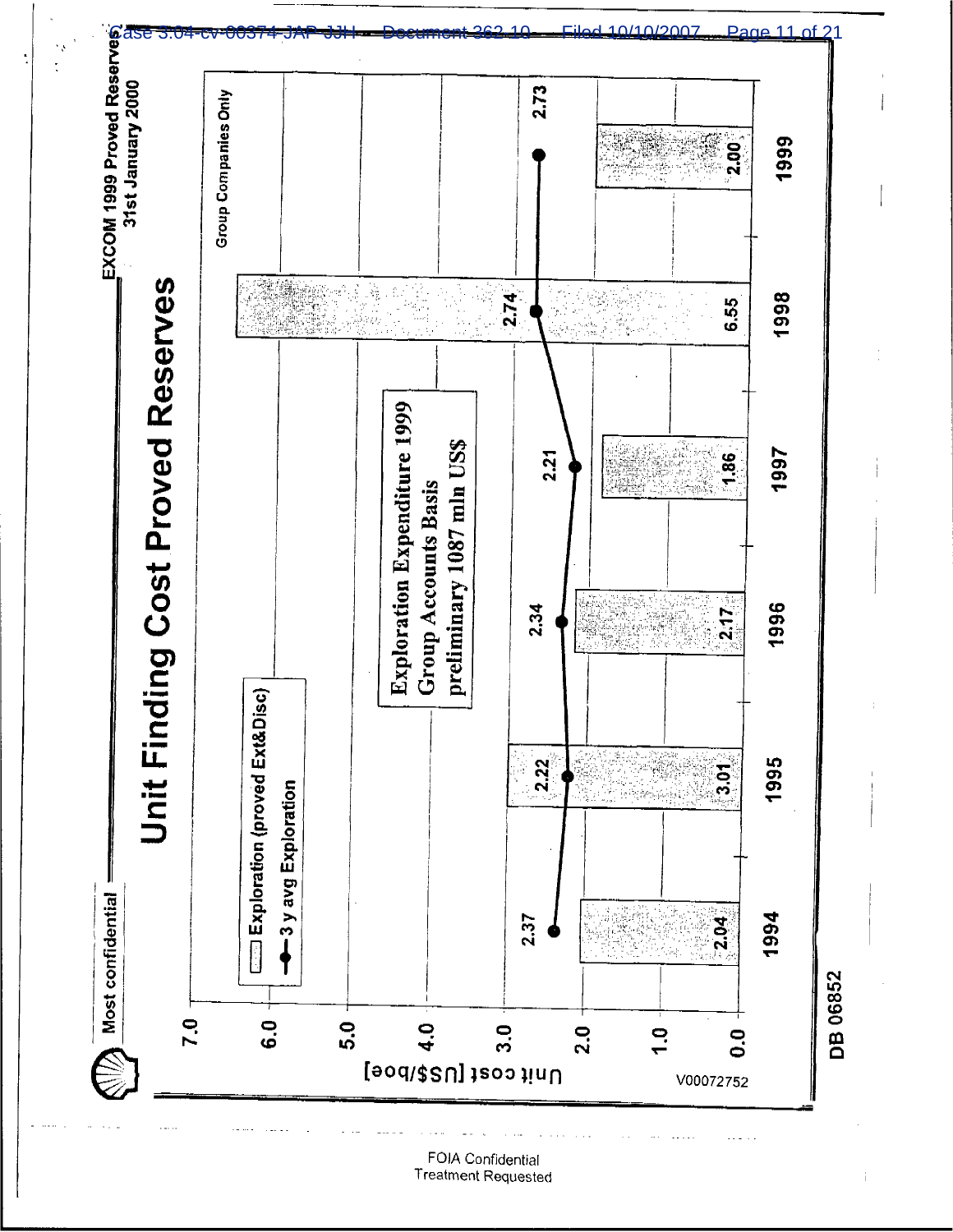| $+24.0$<br>$-30.0$<br>50.0<br>G.G<br><b>Total</b><br>Limit plateau proved forecast upto 1,400 b/d<br>hallow Offshore<br>Book 1999 Ehra discovery (Exxon block)<br>Book EA/EJA Alternative Funding/FID<br>- Deepwater<br>Do not book proposed increase MOU<br>Delay growth scenario by 2 years<br>Nigeria SPDC - Onshore<br>Licence expiry 30 June 2019<br>Reduce proved reserves<br>$\overline{1}4$<br>Licence expiry Jan 20<br>Nigeria SPDC - SI<br>Nigeria SPNEPO<br>Abu Dhabi | $2.5$ mln m $3$ | <b>Oil/NGL Reserves Issues</b><br>Proved | 31st January 2000 |
|----------------------------------------------------------------------------------------------------------------------------------------------------------------------------------------------------------------------------------------------------------------------------------------------------------------------------------------------------------------------------------------------------------------------------------------------------------------------------------|-----------------|------------------------------------------|-------------------|
|                                                                                                                                                                                                                                                                                                                                                                                                                                                                                  |                 |                                          |                   |
|                                                                                                                                                                                                                                                                                                                                                                                                                                                                                  |                 |                                          |                   |
|                                                                                                                                                                                                                                                                                                                                                                                                                                                                                  |                 |                                          |                   |
|                                                                                                                                                                                                                                                                                                                                                                                                                                                                                  |                 |                                          |                   |
|                                                                                                                                                                                                                                                                                                                                                                                                                                                                                  |                 |                                          |                   |
|                                                                                                                                                                                                                                                                                                                                                                                                                                                                                  |                 |                                          |                   |
|                                                                                                                                                                                                                                                                                                                                                                                                                                                                                  |                 |                                          |                   |
|                                                                                                                                                                                                                                                                                                                                                                                                                                                                                  |                 |                                          |                   |
|                                                                                                                                                                                                                                                                                                                                                                                                                                                                                  |                 |                                          |                   |
|                                                                                                                                                                                                                                                                                                                                                                                                                                                                                  |                 |                                          |                   |
|                                                                                                                                                                                                                                                                                                                                                                                                                                                                                  |                 |                                          |                   |
|                                                                                                                                                                                                                                                                                                                                                                                                                                                                                  |                 |                                          |                   |
|                                                                                                                                                                                                                                                                                                                                                                                                                                                                                  |                 |                                          |                   |

J

 $\bar{\alpha}$ 

 $\bar{\omega}$ 

÷,

 $\boldsymbol{\beta}$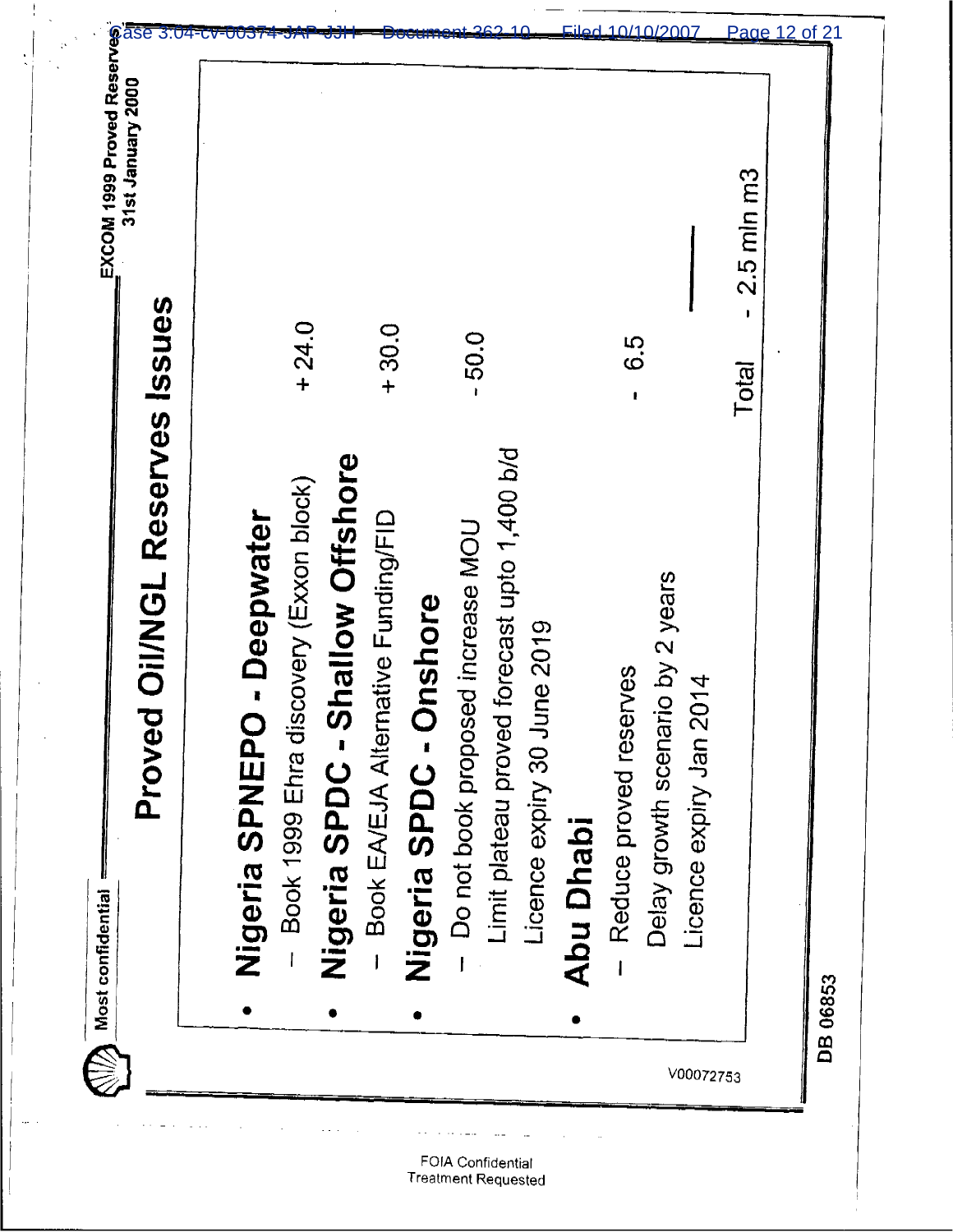| - Include Gas Royalties in Cash<br>Canada |          |              |                                |
|-------------------------------------------|----------|--------------|--------------------------------|
|                                           |          |              |                                |
| in line with Group Guidelines             |          |              | $+13.8$                        |
| Australia                                 |          |              |                                |
| Do not book increase Gorgon (20%)         |          |              | $\frac{0}{2}$<br>$\ddot{+}$    |
| dn-a<br>Increase market tak               |          |              |                                |
| USA                                       |          |              |                                |
| Exclude own use gas volumes               |          |              |                                |
| in line with Group Guidelines             |          |              |                                |
| Shell Oil                                 | 1.9%     | 7.8          |                                |
| 75<br>Area                                | $\%$     | 4.1          |                                |
| $\mathbf{I}$<br>Altura                    | $\aleph$ | 0.G          |                                |
|                                           |          |              | 6.5                            |
|                                           |          | <b>Total</b> | $7.3$ mrd sm $3$<br>$\ddagger$ |

 $\tilde{\mathbb{Z}}$ 

FOIA Confidential<br>Treatment Requested

 $\sim$   $\sim$   $\sim$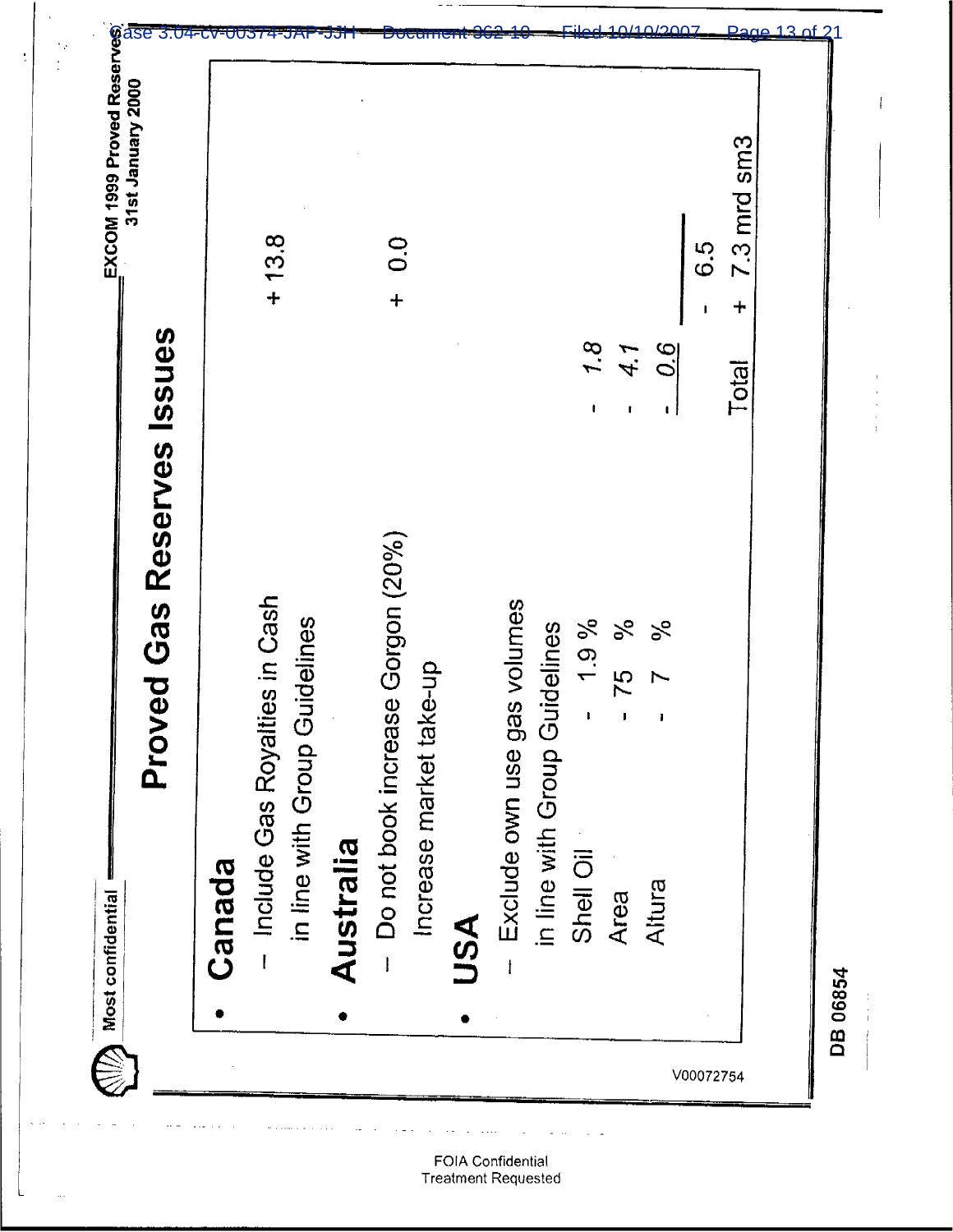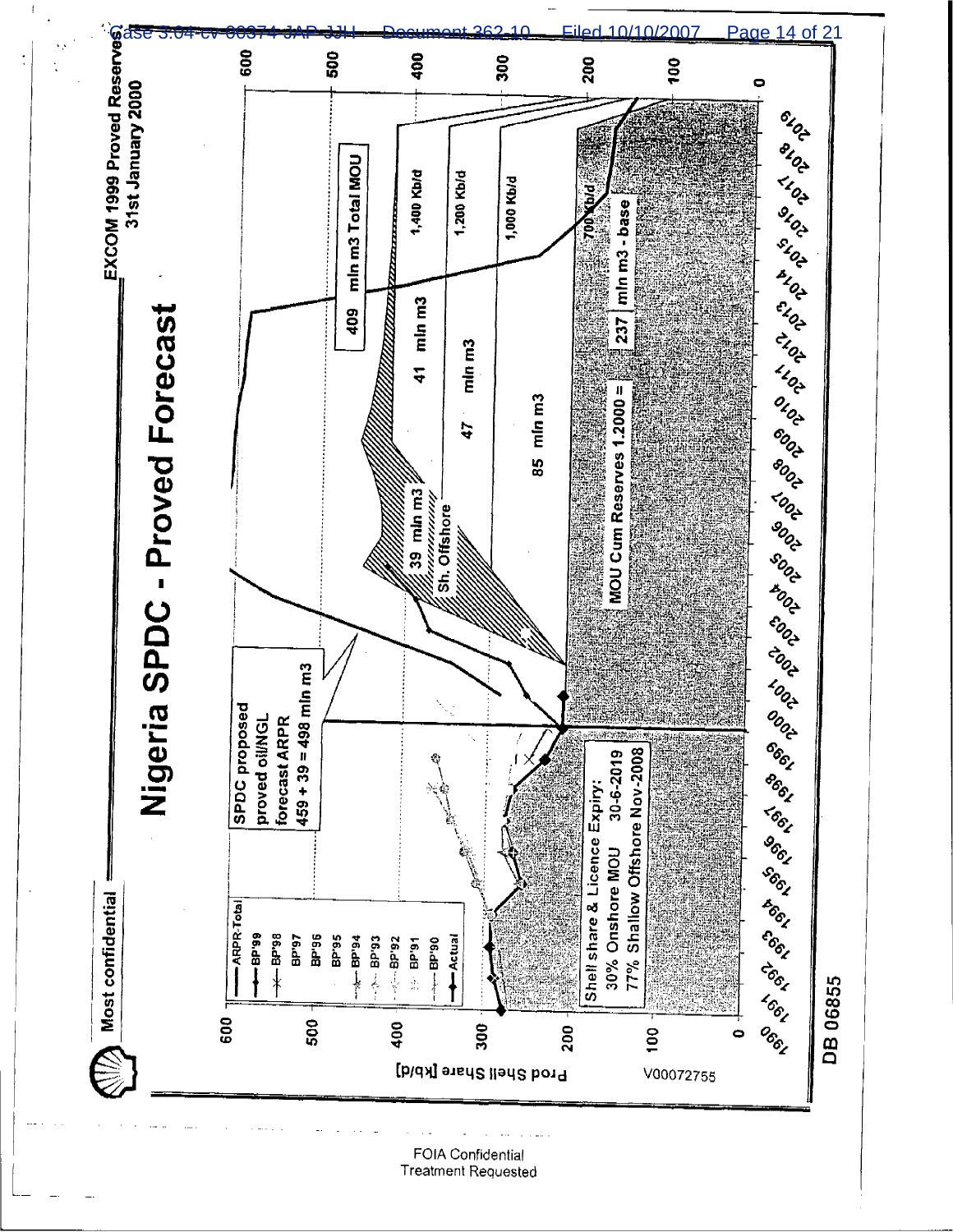|  | V00072756 | Issue only fully recognized at end 1999 |  |  |  | materialise significant risk of de-booking proved<br>If growth does not | Proved oil forecast | <b>SEC Reserves Audit - August 1999</b> |  |  | EXCOM 1999 Proved Reserves<br>31st January 2000<br>C M (31st January 2000)<br>C M (31st January 2000)<br>SPDC BP'99 resource plan repeatedly challenged<br>assumes doubling of SPDC production levels<br>Formal licence extension beyond 2019 would mitigate issue.<br><b>SPDC Reserves Management</b><br>Audit highlighted the issue of proved reserves forecast<br>Not taken up by SPDC at the time<br><b>BP</b> '99<br>reserves<br>Most confidential |
|--|-----------|-----------------------------------------|--|--|--|-------------------------------------------------------------------------|---------------------|-----------------------------------------|--|--|---------------------------------------------------------------------------------------------------------------------------------------------------------------------------------------------------------------------------------------------------------------------------------------------------------------------------------------------------------------------------------------------------------------------------------------------------------|
|--|-----------|-----------------------------------------|--|--|--|-------------------------------------------------------------------------|---------------------|-----------------------------------------|--|--|---------------------------------------------------------------------------------------------------------------------------------------------------------------------------------------------------------------------------------------------------------------------------------------------------------------------------------------------------------------------------------------------------------------------------------------------------------|

.

 $\frac{1}{2}$ 

j.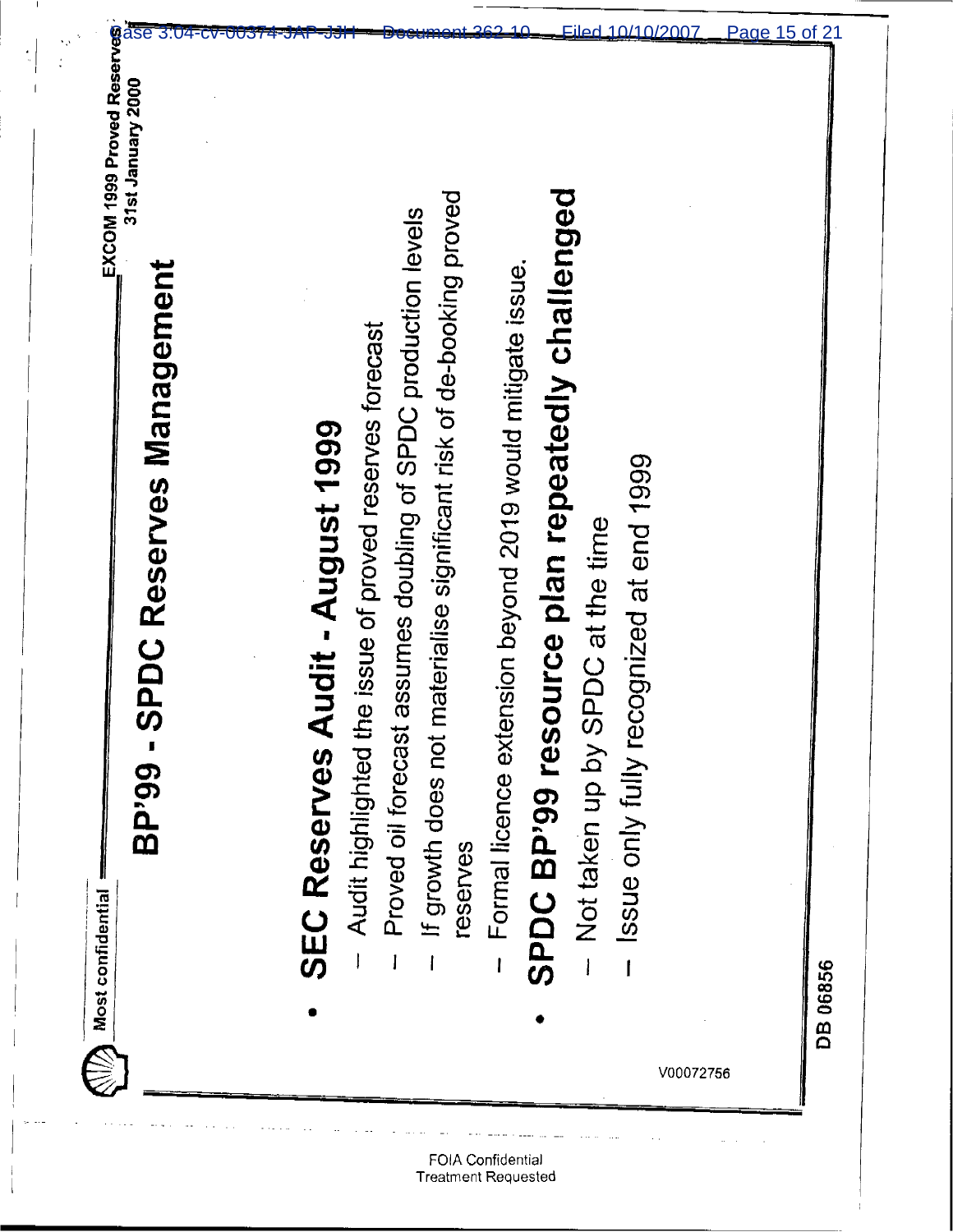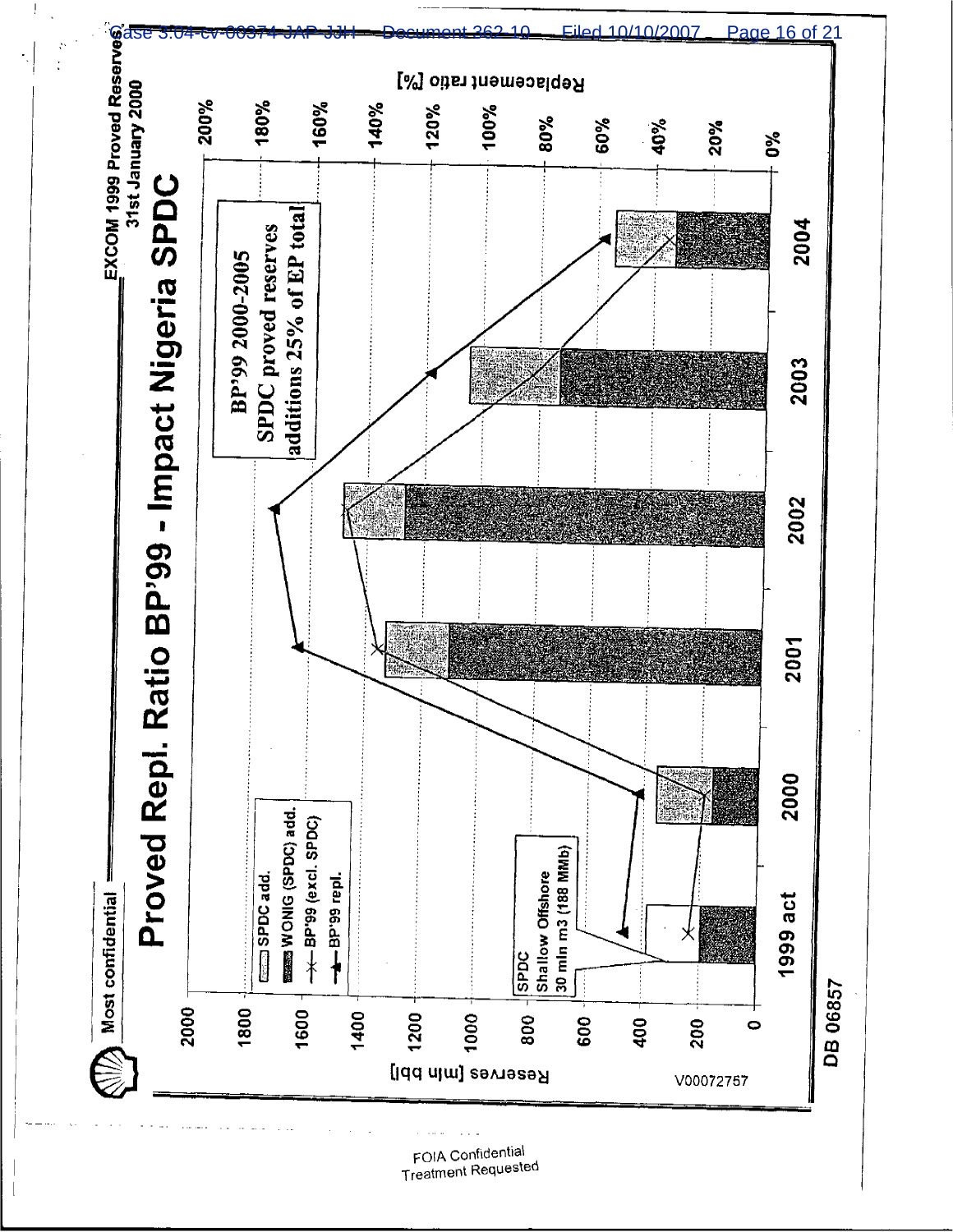

FOIA Confidential **Treatment Requested**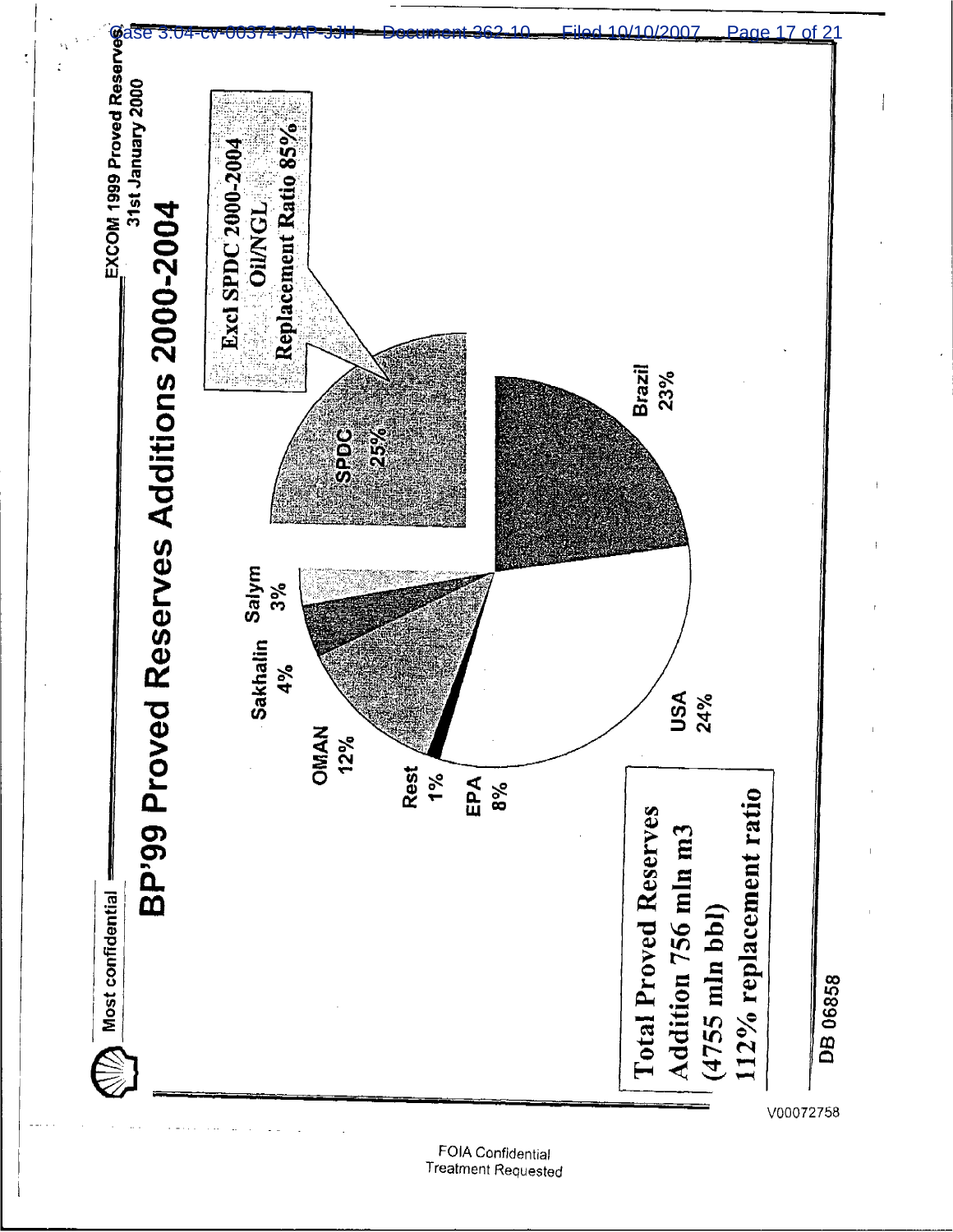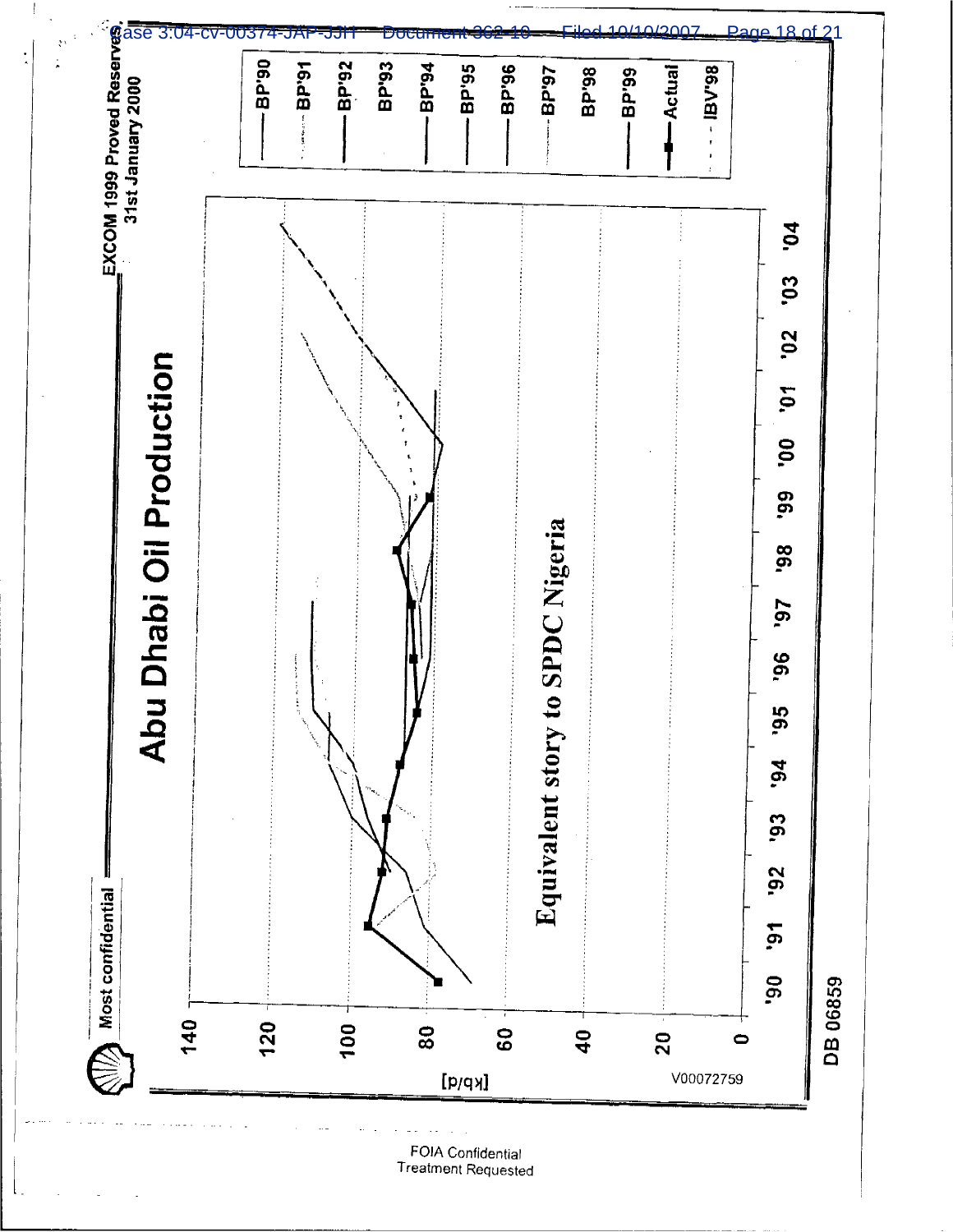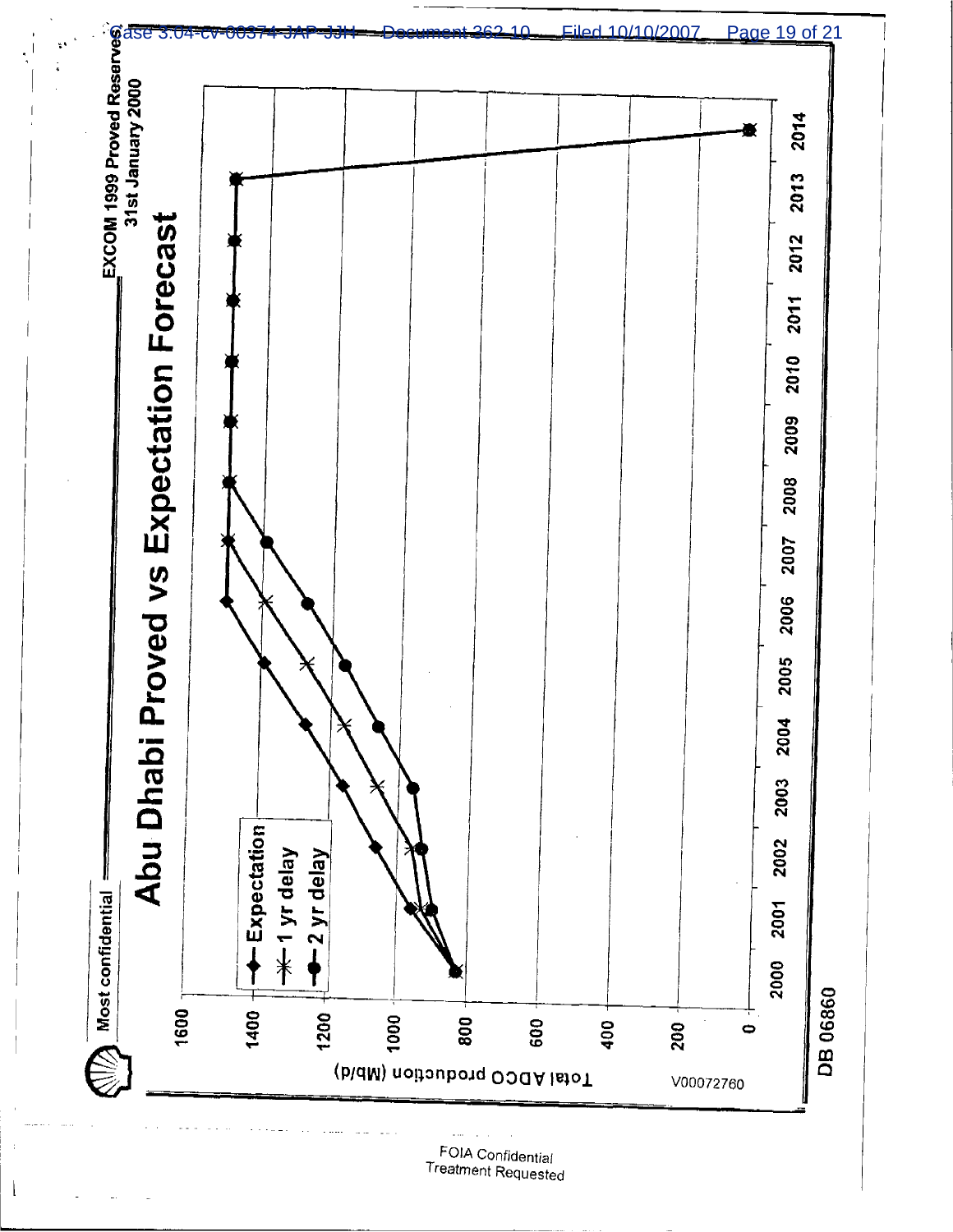EXCOM 1999 Proved Reserves 31st January 2000

as

 $\ddot{\varphi}$  $\dot{r}$ 

**ARPR versus Nov'99 Monthly LE** 

Most confidential

NOV999 BP'99<br>LEBERT BLOG BP'989<br>LEBERT BRY989  $7000007$  $\frac{6}{5}$ o.  $\begin{array}{c} 0 \\ 7 \end{array}$  $\begin{bmatrix} 0 & 0 & 0 & 0 \\ 0 & 0 & 0 & 0 \\ 0 & 0 & 0 & 0 \end{bmatrix}$  $7000$  $\frac{1}{2}$  $\frac{1}{2}$  $18.1$  $\frac{4}{9}$  $\frac{L}{4}$  $0.040$ <br>  $0.400$ 518  $21.2$  $\frac{1}{4}$  $\frac{0}{0}$  $\ddot{ }$ **wakatololo de [minima]** NOV LE'99 not accurately reflecting final reserves position ARPR'2000  $-34.4$  $10.6$ **6.6**  $\frac{400}{4004}$ -<br>34.7  $\frac{1}{2}$  $\begin{array}{ccc} 0&0&0\\ 0&0&0 \end{array}$  $\frac{8}{26}$  $\sqrt{9.90}$ <br>  $\sqrt{17.90}$  $\frac{4}{2}$  $a \times b$ <br> $d \times a$  $\frac{1}{4}$  $\frac{5}{1}$  $7000$ 11.2  $-18$ <br> $-2.6$ 46.6 |s<br>|50 "我们的日日"  $\frac{1}{4}$  $\ddot{Q}$  $-28.5$  $112$  $32.4$  $\begin{array}{c} 0.960 \\ 7.400 \\ 7.100 \end{array}$  $7 - 000$ <br>  $7 - 0000$  $\frac{3}{24.3}$ ြ<br>ပြစ်ဝဂ္  $0,0$  $8500200000$  $790$  $\frac{1}{2}$  $rac{Q}{Q}$  $\frac{3}{2}$  $\frac{1}{2}$  $\overline{5}$ **ARPR** actual  $\begin{array}{c} 704 \end{array}$  $-29.3$  $27.3$  $\begin{array}{c} \n \overline{a} - \overline{b} \\
 0 & \overline{q} \nabla \overline{q}\n\end{array}$  $\begin{smallmatrix} 0 & 0 \\ 0 & 0 \end{smallmatrix}$  $\frac{15}{23}$  $\frac{8}{7}$  $-1.0$ 18.8  $\frac{16}{30}$  $-5.2$  $\frac{1}{2}$  $\frac{\varphi}{\omega}$   $\frac{\varphi}{\varphi}$  $\frac{16.5}{16.5}$  $\frac{0}{2}$  $\frac{1}{2}$  $\sum_{i=1}^{n}$  $\frac{1}{4}$   $\frac{1}{4}$   $\frac{1}{6}$   $\frac{1}{6}$  $\frac{1}{2}$ 53.4  $\overline{P}$ **Target** 86.da  $\begin{array}{c} \n 76 \\
 \n 07 \\
 \n 09\n \end{array}$  $12.3$  $0.0776$ <br> $0.0776$ OONN<br>OMON  $99990$  $\frac{0}{0}$ n<br>N  $111.1$  $\overline{0}$  $\frac{0}{0}$  $\overline{6}$  $\overline{c}$ o.o  $\circ$  $\mathbf{S}^{\mathbf{O}}_{\mathbf{O}}$  $\frac{0}{0}$  $\frac{1}{2}$ ່ທ<br>ຕ  $\overline{\delta}$ GAS [mrd sm3] 86.dB  $247$ <br> $267$ <br> $267$  $\frac{11}{2}$  $\frac{0}{9}$  0  $\frac{9}{2}$   $\frac{1}{2}$ 26.8  $-21.8$ 8.07  $10.0$  $11.4$  $0.70$ <br> $0.70$  $-0.6$  $\frac{8}{3}$  $\begin{array}{ccc}\n\bullet & 0 & 0 \\
\bullet & 0 & 0\n\end{array}$ र<br>ए  $\frac{34.5}{3}$  $\sigma$ .7  $\omega$  of  $\omega$  $\circ$  $\frac{1}{4}$ ၀ ၀  $\sigma$ ö, 1999 **66.AON**  $\begin{array}{c} 0.9 \\ 0.9 \\ 0.8 \end{array}$  $\mathbf{u}$  $\begin{bmatrix} 0 & 0 & q & 0 & r \\ 0 & 0 & 0 & q & 0 \\ 0 & 0 & 0 & q & 0 \\ \end{bmatrix}$  $0.07$ <br> $7.7$ <br> $9.9$  $\frac{7}{5}$  $\frac{9}{7}$   $\frac{9}{8}$  $0.90$ <br> $0.70$  $\begin{bmatrix} 0 & 0 & 0 & 0 \\ 0 & 0 & 0 & 0 \\ 0 & 0 & 0 & 0 \end{bmatrix}$  $\frac{1}{5}$ |त<br>| r<br>Ö र<br>ए ြီ ၁<br>ဝဝ  $\frac{0}{0}$  $\frac{1}{1}$ 11 **ARPR**<br>actual  $75.3$ <br>0.8  $\frac{1}{24}$  $71$ <br> $0.49$ <br> $75$ <br> $7$  $-19.8$  $7.0$ <br> $7.0$  $\frac{1}{2}$  $\begin{array}{c} 0 & 0 & 0 & 0 \\ 0 & 0 & 0 & 0 \\ 0 & 0 & 0 & 0 \end{array}$  $-12.1$  $\begin{bmatrix} 0 & r & 0 \\ 0 & 0 & r \\ 1 & 0 & r \end{bmatrix}$  $\frac{16.8}{ }$  $\frac{2}{5}$  $\begin{smallmatrix} 0 & 0 \\ 0 & 0 \end{smallmatrix}$  $\frac{1}{2}$  $-1.6$  $\frac{1}{4}$  $\frac{0}{0}$  $\overline{a}$  $rac{1}{4}$ **Solo**  $\dot{\vec{z}}$ Oman (PDO/GISCO) Nigeria (SNEPCO) DR Congo (Zaire)<br>Rest of EPG Nigeria (SPDC) New Zealand Netherlands Rest of EPE **Rest of EPM** Rest of EPA Philippines **Total EPN** Total EPM Venezuela Total EPG Denmark **Total EPA** Argentina Country Germany Australia Malaysia Pakistan Thailand Canada Norway Russia Brunel Gabon TOTAL Egypt China Svria **ASS** Š

362-10

Eiled 10/10/2007

V00072761

DB 06861

FOIA Confidential Treatment Requested Page 20 of 21